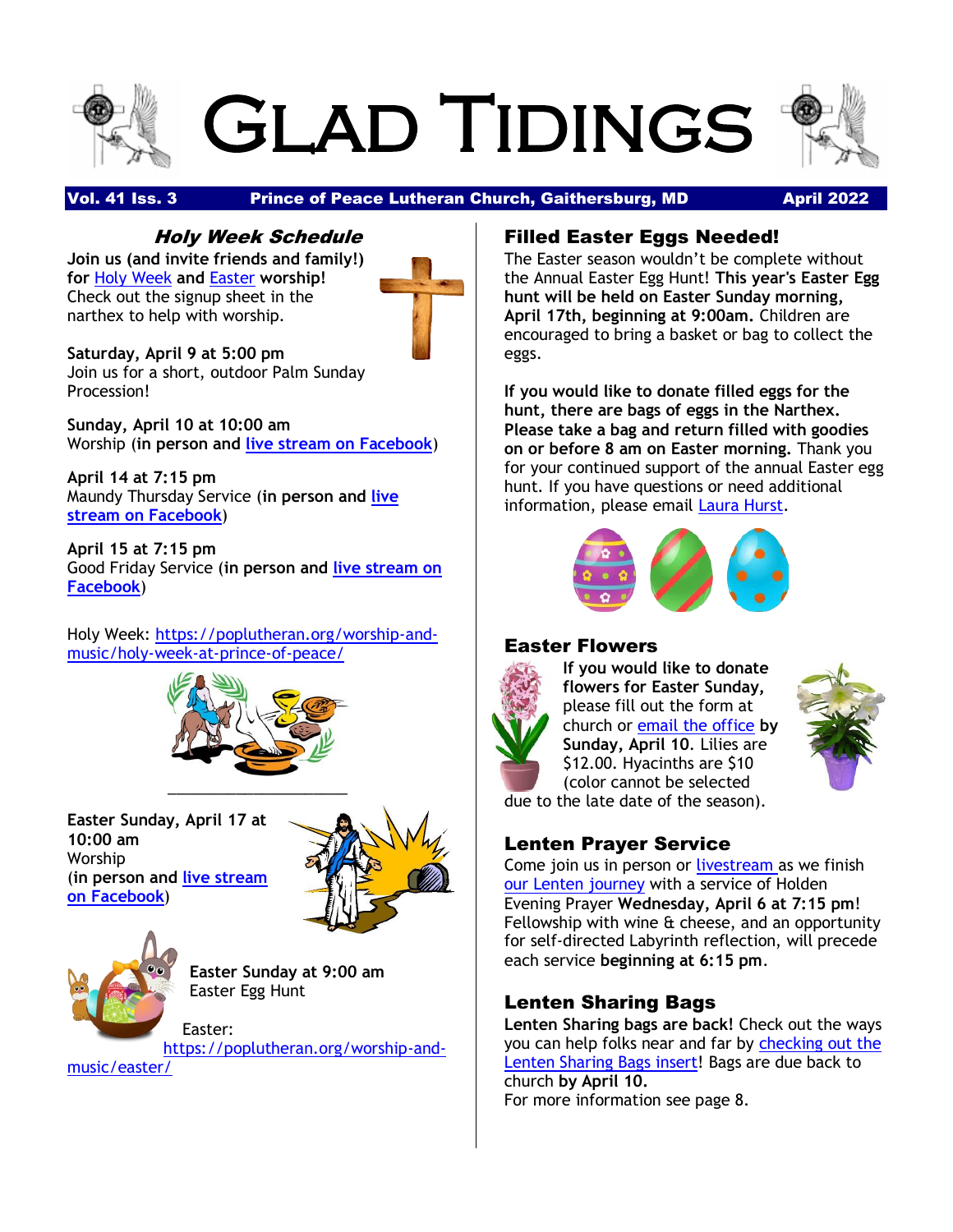

## From Pastor

Steve…

*Pastor Steve Buechler [\(pastor@poplutheran.org](mailto:pastor@poplutheran.org); 301-869-3666)*

This month, we begin the season of Easter, in which we celebrate not only Jesus' new life in the Resurrection, but the new life Jesus gives us, not only at the end of time, but right now. New life is great! It's exciting! And it can be joyful! But over and over again in our biblical readings during this season, the most common reaction to the Resurrection and new life is "fear" and "doubt", even among the most committed disciples.

Fear and doubt often seem odd to us as we read the stories, and we're likely to pass over them as merely initial reactions of surprise. However, I think the fear and doubt of the first disciples was more than momentary, and it was more than simply a reaction to something surprising. After all, the new life shown forth by Jesus' Resurrection meant that the disciples were entering into a completely new phase of their lives. Everything was changing. And it wasn't at all clear how this would all work out, and what it would mean for next year, next month or even tomorrow!

When things are bad, and death is all around us, it's horrible. But most of us have been through those times before. We sort of know what to expect. We know how things are probably going to go. And we've probably developed some skills to deal with the bad stuff. But the disciples now faced something entirely new – which, in fact, was really great – but they had no idea what it would mean for their lives going forward. There was no road map for this. No wonder they were scared and even doubted if this could really be happening.

Especially as we begin to move forward after Covid, we're entering a different time where, in many respects, the old "road maps" don't work anymore. Like those first disciples, there is a sense of new life! But it's also normal to wonder what's next, what this will mean for our future, and to be confused and even a little worried about how things will all work out.

Easter is our annual opportunity to remember that it's OK to feel that way! After all, so did the first disciples, no matter how committed they were to

Jesus. But it's also a good time to remember that Jesus really was with them always, even when they were scared and doubting. Jesus continued to have a mission for his disciples, even when they weren't sure what the mission would look like or how it would work out. And while Jesus' presence in the lives of those first disciples didn't take away all the fear and doubt, his presence also gave them strength, joy and hope to meet the uncertainty of the future.

May this Easter season be a time for all of us, like those first disciples, to experience the living presence of Jesus, which can give us strength, joy and hope even and especially in times of fear and doubt!

Yours in Christ,

astro of

#### Second Saturday Service

In order to provide an additional opportunity for worship apart from Sunday morning, **we will hold a 5 pm Saturday service on the 2nd Saturday of each month. Our next service will be on Saturday, April 9.** This service will have the same sermon and readings as the Sunday service but will not be livestreamed.



#### Mask Mandate

**Whenever Montgomery County imposes an indoor mask mandate, masks will be required for worship and all other indoor activities at church. Otherwise, masks will be optional, except for Sunday School, where masking will follow MCPS guidelines.**

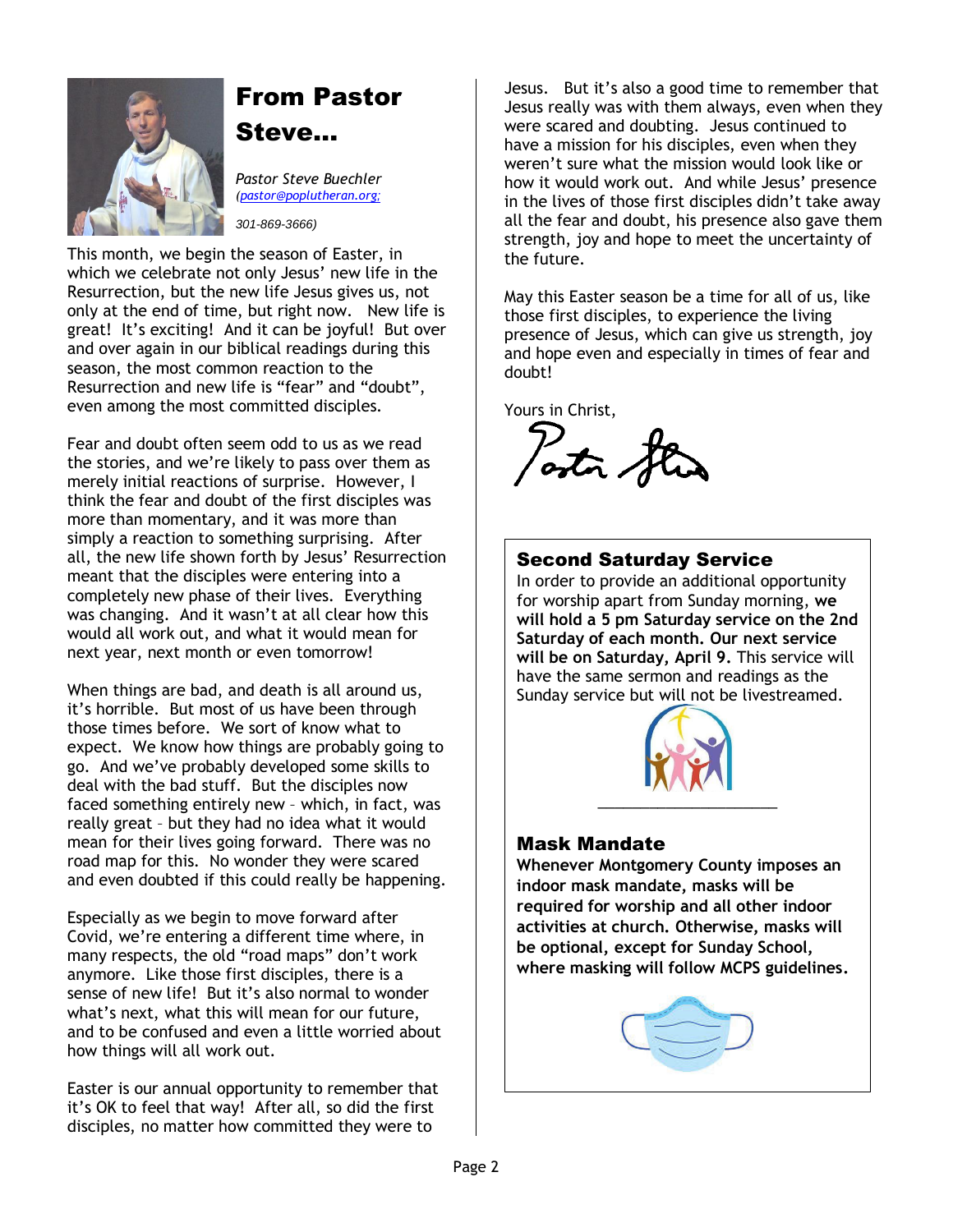## April Highlights

*Every Sunday* 9:00 am Sunday School\* (pp 3, 6) 10:00 am Worship live and streamed on our Facebook Page \*Except Palm Sunday and Easter Sunday

*Every Monday* 6:30 pm Grace Notes Rehearsal (pg 7)

*Every Tuesday* 10:00 am Quilters (pg 7) 12:30 pm Women's Bible Study (pg 8)

## COMING UP…

**April 6 Lenten Wednesday Service (pg 1) 7 Women's Book Group (pg 8) 9 Saturday Service (pp 1, 2) 9 Mar-Lu-Ridge Spring Work Day (pg 5) 10 Palm Sunday (pg 1) 10 No Sunday School (pg 6) 10 Last Day for Lenten Sharing Bags (pp 1, 8) 11 Deadline for LIRS collection (pg 8) 14 Maundy Thursday (pg 1) 15 Good Friday (pg 1) 17 Easter Sunday (pg 1) 17 No Sunday School (pg 6) 17 Filled Easter Eggs Due (pg 1) 17 Easter Egg Hunt (pg 1) 18 Tax Day 19 Church Council Meeting (note day change) 23 Prayer Vigil (pg 8) 24 Confirmation**

#### **May**

 **5 Cinco de Mayo 8 Mother's Day 10 Church Council Meeting 12 Women's Book Group (pg 8) 14 Saturday Service 14 Coffee House Fundraiser (pg 5) 29 Yard Sale drop off starts (pg 5) 30 Memorial Day**

#### **June**

 **4 YARD SALE! (pg 5) 9 Women's Book Group (pg 8) 11 Saturday Service (pg 2)**

For a current calendar, see: <https://poplutheran.org/church-calendars/>

## SPECIAL PRAYERS

. . .My need was met because someone came and communicated . . . in words I could not express. . . .

Pastor John B. McGarvey

#### PoP Members

Alice & James Baur, Elizabeth Langum Chung, Brittany (DeGeorge) Daniel, Clara Ely, Laura Hampe Garofalo, Annie Hampe, Roy Johnson, Mike & Remi Langum, Anne Lomperis, Kaitlyn McGurgan & her family, Dick & Sandy Moore, Heather Robinson, Martha Rogers, Sherry Schiebel, David Swanson, Denny Tritinger, Laura Wilson, John Zobel

#### Thanksgiving

Birth of Mason Everett Orzell (son of Erin (Masterman) & Jeff Orzell) Birth of Quinton Von Pieper (son of Melissa Von Wald & Kyle Pieper) Birth of Josephine Louise Satria (little sister of Leonie & daughter of Clara (Koenig) & Jonathan Satria)

Ongoing The people of Ukraine For racial justice and equality All those struggling with Covid-19 and their **Caregivers** All those impacted by the weather

The complete Prayer List is available in the Weekly Email sent on Thursdays.

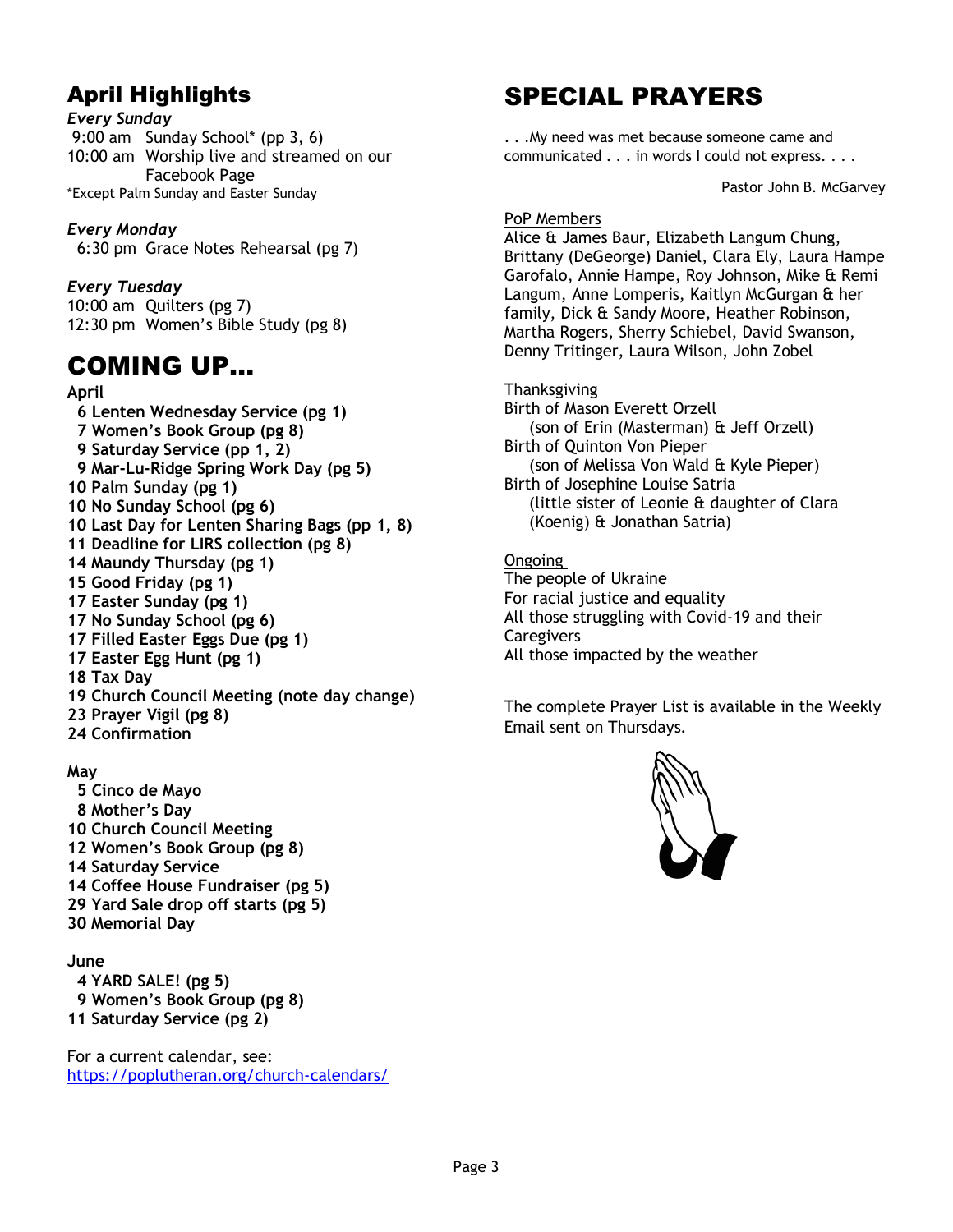## COUNCIL CORNER

News and Views from the PoP Church Council

#### News:

The March Church Council meeting was routine with updates on the finances (we are doing okay), the shed project (Dekker Spielman is working toward replacing one of our storage sheds as his Eagle Scout project), the solar panel project (progress is being made), the yard sale (yes, we will have one this year, Covid permitting) and the courtyard (work will commence after Easter, weather permitting).

#### Views:

I have been thinking a lot about volunteers recently. Thoughts such as: how important they are to what we do at Prince of Peace, how fortunate we are to have the volunteers we do, and that we really need more.

I know that everyone has limited bandwidth. And that no one is wanting to sign up to help with an activity where:

1) it is unclear what the commitment is or

2) that the only way you can get out of the role is to move out of state.

So, we (church council) are striving to ensure that we are accurate with what the volunteer role requires in terms of time commitment and that you are not signing up for life. We do encourage you to consider the volunteer opportunities that we have open and determine if you are a good fit. We appreciate your time and talents.

Respectfully, Jon Conary

**Council met on March 8.** You can read notes from that meeting (including the Pastor's and Treasurer's report) [by clicking here.](https://r20.rs6.net/tn.jsp?f=001s9q6U6v-BTFArNosHZ-j8WzU6uqR9yK8zj-7s2CZSwo6cXrZ9dZqypoTosgmnsI0eo55PG3tP1IhMffCTYjkXStpo80LceV37jk-13dYF9d8S9NGSaaHLcFI8gG07Ahq5c6gdoyiWGzLAlDB8Mq205nUZg2MxAma2Cy52xNcAI2RbPArPBOGQJLn3jsm17lOAST9DTfzAqxaYjxOLOrpj59uuiaZMyxTw50YEYX48yA=&c=VfqLPOV33kCQiWXUedsznGQmqo1PLGxbh4ZVMxYDAHx7T3381-5JnA==&ch=jTqiZdPvMm3iesAqRCUKaH5k40lQg0ezFDBiZ6zQdmIXDPC9hNs1bw==)

## SPOTLIGHT

#### Volunteers Needed!

**Volunteers are needed for a number of key positions!** This includes, especially, needing someone (or a pair of people) to be **VBS Coordinator**. Please check out the Key Volunteer listings on the glass door in the narthex and let [Pastor Steve](mailto:pastor@poplutheran.org) or [Jon Conary](mailto:drjon2018@gmail.com) know if you can help!



We need a Vacation Bible School director!

Time commitment is the week of VBS and several hours a month to get ready.



We need a Vice Treasurer



Covid-19 has had a dramatic impact on how we perform many of our daily/weekly activities including how we do church. Would you like to be part of the team that makes our "Live Stream" church possible? We are looking for a few more people to control the cameras and sound during our worship services.



We need someone to sit in the office during church and do the following: greet on-line worshippers, monitor the service on Facebook and let the sound person know if there is a problem, post links at the appropriate times in the service, share the peace, say bye and thank you to virtual attendees. The greetings and comments would all be as posts to Facebook.

Time commitment: 20 minutes to train, then the Sunday service.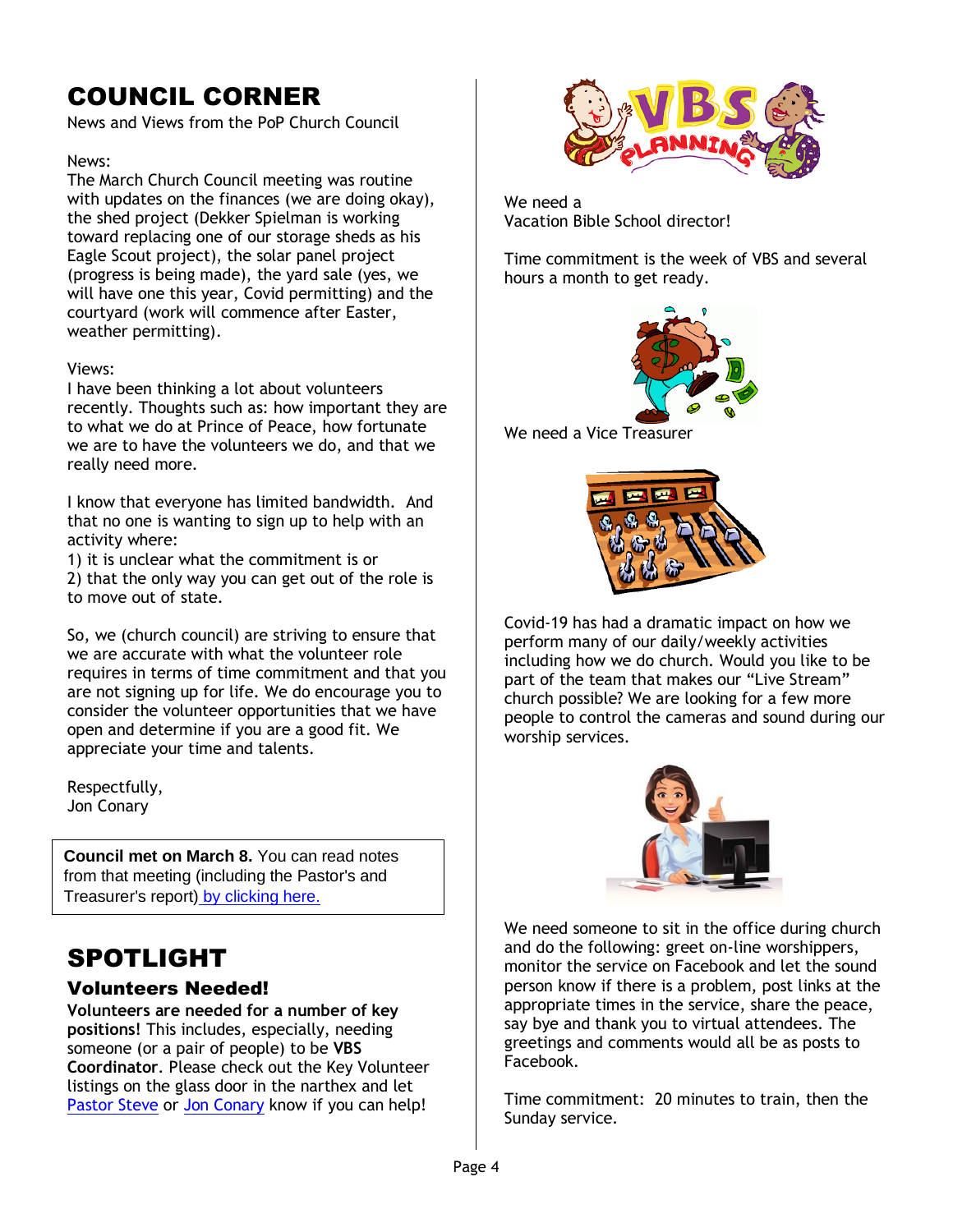## COMING EVENTS



#### SAVE THE DATE: May 14th at 6PM

-Coffeehouse Fundraiser

-Reunite with POP friends

-Raise funds for LIRS to support Ukrainian and Afghan neighbors

-Live music and food

-Sponsored by Fellowship & Social Justice Ministry

#### YARD SALE NEEDS YOU!!!



We are in full planning mode for our annual Yard Sale. Yard Sale Day is **Saturday, June 4**. Yard sale drop off will begin on **Sunday, May 29** after church service. Sign up can

be done on posted sign-up sheets or on sign-up on the Yard Sale website at

[www.poplutheran.org/yardsale.](http://www.poplutheran.org/yardsale) The Yard Sale is a great way to give back to the community, to meet members of the congregation you don't know, and to have FUN!!! The event is also an important fundraiser for the congregation. Direct any questions to Christian Michel at

[christian.c.michel@gmail.com](mailto:christian.c.michel@gmail.com) or Bill Harral at [billharral@comcast.net](mailto:billharral@comcast.net) and they can also find just the "job" to match your time and talents. If each adult member will do at least two things on the list below, the event will be a huge success.

- 1. Say **"YES"** when approached by a Council member to coordinate or co-coordinate a department.
- 2. Say **"YES"** when approached by a Department Coordinator to help with a department.
- 3. Each time you drop off items, make sure that items arrive at the department they belong; sort clothes into designated sections.
- 4. After you properly drop off items, donate at least an hour to help with a department that needs help sorting and/or pricing. How-to guides will be posted in most departments.
- 5. Have expertise? Help identify valuable items from the mounds of stuff.
- 6. **Starting on Sunday, May 29** bring in large sized cardboard boxes, plastic grocery bags and spare hangers for the Clothing Department.
- 7. Work any day/evening with truck pick-up of furniture.
- 8. Donate needed food items for our snack bar.
- 9. **On Saturday, June 4**, work in a department for at least 2 hours, especially between 7-10 am (the busiest time).
- 10. Volunteer to help with clean-up (**2 pm on Saturday**).

## OTHER EVENTS

**Haven Universe, sponsor of our Honduras Mission, requests volunteer help at their Saturday Night Alive events** this spring, scheduled to meet at Lakelands Park MS. They especially need help with gym time/ setup/ takedown and AV Equipment/ slide facilitator. **Dates are April 9 and May 21.** Also needed are volunteers for Community Clean Road/ Picnic and Wheaton Train/ Hike **on May 15**. If you'd like to be involved, please contact [Sherry Kienzle](mailto:skienzle1@yahoo.com)**.**

#### Mar-Lu-Ridge Spring Work Day

It's that time of year again – the Annual Mar-Lu-Ridge Spring Work Day will be held **Saturday, April 9, 2022 from 8 am – 3 pm**. Join the staff for projects and chores as they ready the camp for a busy spring and summer season. All ages and abilities welcome! Breakfast served at 8 am in Agape Hall. Lunch served at noon. Contact Jamie Pflasterer for information. Please RSVP to [mlr@mar-lu-ridge.org.](file:///D:/mlr@mar-lu-ridge.org)

## STEWARDSHIP

#### Online Giving



It's easy and will make your life easier. Just go to the church [webpage](http://r20.rs6.net/tn.jsp?f=001rHFNM1aRfZSTBOJddqwgWDQS23X_tjB4JzuDPzv81V02HcQudtSALkttGe3JsYQN9BS9ESE_57tyaXHx39aFiNaGnYcD_hsL3VmcT5-GTzVrUZzJZYAJIu5IMBmlFOutpVY4LcB6pIDnG5vm8HCPe7tzS3b9TB0zmTfENTWGYn8=&c=k6w6fJcGSiq5f5rKt6TjrSZmkTMnl0ppaY5MRWlW97EOcxRn1hOmwQ==&ch=2fegdWEToyiZWBUOm4zHz9pOKFoIp1blw4oiHx-DICx2aG3JYq8iwg==) [\(poplutheran.org\)](http://poplutheran.org/) and click the green Donate Online button. Giving online can help all of us easily provide consistent support for the church. Signup today!

Online giving is a win for the church and for the congregation. Please contact Chris Michel [\(michel\\_christian@yahoo.com\)](mailto:michel_christian@yahoo.com) or Kwame Mensah [\(mensahkn@gmail.com\)](mailto:mensahkn@gmail.com) with any questions.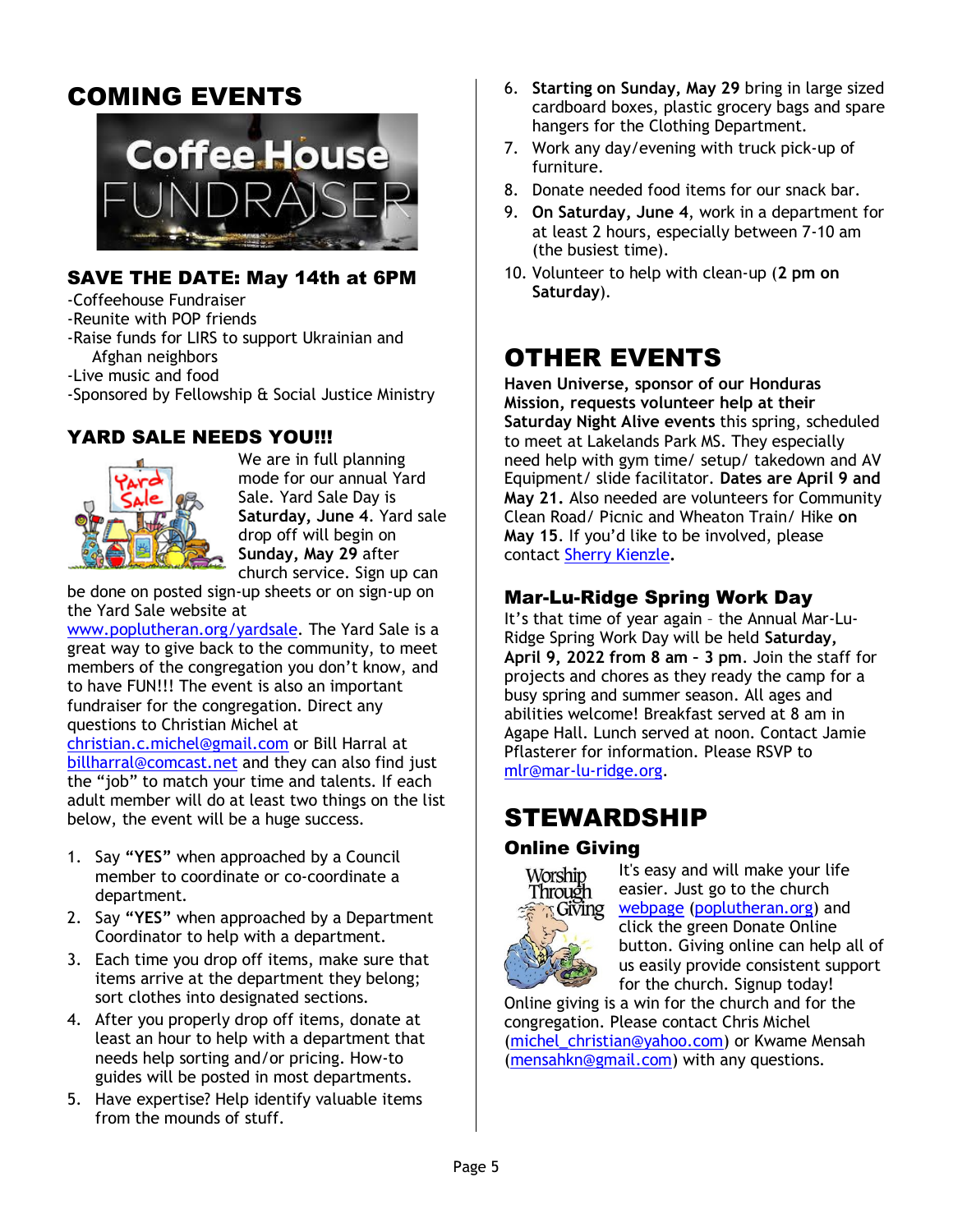#### Electronic Giving

To donate right now or become an E-Giver, go to [poplutheran.org](http://www.poplutheran.org/) or scan this QR code with your smart phone or tablet. Thanks for supporting the ministries of Prince of Peace!



#### AmazonSmile

You can support Prince of Peace with each Amazon purchase! Use our AmazonSmile link [\(https://smile.amazon.com/ch/52-1283295\)](https://smile.amazon.com/ch/52-1283295) and PoP receives .5% of your purchases. Use AmazonSmile every time you shop! AmazonSmile is completely integrated with Amazon.com; you use the same account and have the same shopping cart, Wish List, Registry, and account info. It's easy to set up and use. First click on the following link to tell Amazon that you want donations to be made to Prince of Peace:

[http://smile.amazon.com/ch/52-1283295;](http://smile.amazon.com/ch/52-1283295) then whenever you want to make a purchase at Amazon, go to [smile.amazon.com](http://smile.amazon.com/) instead of [www.amazon.com.](http://www.amazon.com/) (AmazonSmile will remember the nonprofit previously selected.) It's easy!

Or you can use the Amazon app at no extra cost to you. Simply follow the instructions below to select "Prince of Peace Lutheran Church" as your charity and activate AmazonSmile in the app. PoP will continue to receive applicable donations from your purchases.

How it works:

- 1. Open the Amazon app on your phone
- 2. Select the main menu  $(=)$  & tap on
- "AmazonSmile" within Programs & Features

3. Select "Prince of Peace Lutheran Church" as your charity

4. Follow the on-screen instructions to activate AmazonSmile in the mobile app

## YOUTH MINISTRY

#### Sunday School Masking Guidelines

Masking in Sunday School will follow MCPS guidelines.

#### Sunday School Holiday Schedule

There will be no Sunday School on Palm Sunday, April 10 or Easter Sunday, April 17.

#### Sunday School Offering

Our elementary classes learned about the three Lenten Sharing Bag giving opportunities and chose to contribute their offerings to Lutheran World Relief's Personal Care Kits. They hope to donate enough to provide a good amount of bar soap for the kits. Our last offering before our two-week class break will be on **April 3**. Families can also contribute other needed kit items such as lightweight, dark-colored bath towels. Sign up to donate these items on Sign-Up Genius

([https://www.signupgenius.com/go/20f0a4eada729a3](https://www.signupgenius.com/go/20f0a4eada729a3fa7-poplenten) [fa7-poplenten](https://www.signupgenius.com/go/20f0a4eada729a3fa7-poplenten)) and bring them to PoP by **April 10**!

#### Fruits of the Spirit Lessons

The elementary classes completed their study of the Fruits of the Spirit as described in Galatians 5:23. Our last Fruit of the Spirit was self-control, and we talked about the self-control Jesus showed as he allowed himself to be captured and nailed to the cross.

We talked about how we need God's support to help us with our daily selfcontrol and made a craft that would allow us to exercise self-control. We secured a piece of candy in each of five





cups, which we then covered. On our crafts, we wrote 1 Peter 1:13, "*So prepare your minds for action and exercise selfcontrol."* Our goal was to try to open

only one cup a day for five days.

After nine weeks of learning about each of the Fruits of the Spirit, we had a recap lesson on them all, complete with Fruits of the Spirit bingo.

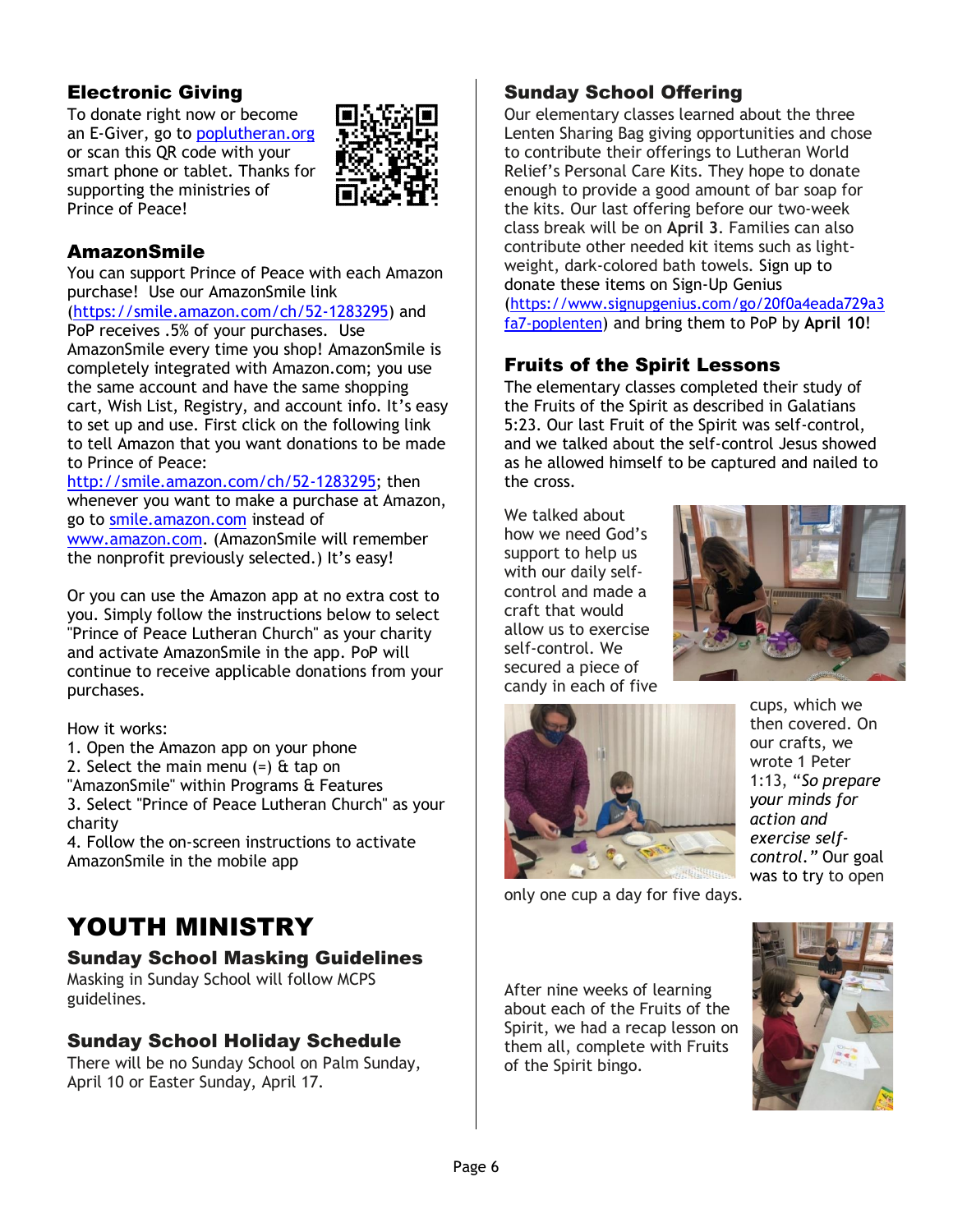## ADULT EDUCATION

#### Theology on Tap

Join us for our next Theology on Tap session to talk about issues of faith. Pastor Steve leads one of these events each month. Check Weekly Email and the online worship notice for the next date. We are currently meeting on Zoom. Logon and join us!



#### PoP Women's Bible Study



**The Women's Bible Study meets every Tuesday from 12:30-2pm** on Zoom. We are currently studying the Book of Genesis. Questions? Contact Pastor Wendy Deeben [\(wdeeben@gracerock.org\)](mailto:wdeeben@gracerock.org)

## MUSIC

#### Grace Notes

Is this the year to dust off your trumpet, trombone, saxophone, drums, guitar or other musical

instrument and start playing again? Have you always wanted to sing or play with "the Band"? Grace Notes is looking for musicians and singers. **We rehearse Monday nights from** 



**6:30 to 8:00 pm** and are working toward the goal of playing once a month during our worship service.

**Time commitment** is rehearsal 3-4 times a month and playing at one Sunday service a month Contact [Jon Conary](mailto:drjon2018@gmail.com) for more information.

## SOCIAL MINISTRIES POP CARES UPDATE!

Souper Bowl Sunday

- 243 cans of soup
- 356 lbs food donated

Interfaith Women's Shelter

• 80 lunches packed and delivered

The \$718.01 collected (in coins and bills) for the ELCA World Hunger Appeal will provide:

- Vaccinations for 3 children
- Farmers field school for 4 women
- 3 goats
- 4 flocks of chicks
- Meals for 30 people at a soup kitchen

#### Gaithersburg HELP

As always, thanks for the great donations of food and infant needs. Please keep them coming cereal, canned fruit, 1 lb bags of rice, tuna, peanut butter, etc.!





As you know, HELP is an all-volunteer organization. In addition to the ongoing need for drivers, the awesome IT guru has moved away and needs to transition his

role. If you have 5-10 hours a month and good computer skills, please consider this. The ideal candidate would be a current or retired IT professional familiar with Google Apps and Microsoft Office products. For



more information, please contact Hope Walker [\(hope.walker@gaithersburghelp.org\)](mailto:hope.walker@gaithersburghelp.org) or fill out an application on the GaithersburgHELP.org website.

#### **Quilters**



Would you like to change the world for someone? Can you tie a knot or tear/cut a piece of cloth? Then join the Quilter's group, **Tuesday mornings from 10:00 am till noon** at the church or work from home. We also can use donations of cloth (cotton preferred). **We are** 

**changing the world one quilt at a time!** Contact [Lisa Conary](mailto:lconary@prodigy.net) for more information.

#### Fabric Donations Needed

Do you have some fabric in your home that you are not going to use? The PoP Quilters are in need of fabric for quilts. Please leave any fabric donations in the church office or music room.



If you have questions, please contact [Lisa Conary.](mailto:lconary@prodigy.net)

#### Social Justice Ministry News

**Lutheran World Relief is providing support to the Ukrainian people.** Your help will go to food, shelter, and other critically needed items; mission quilts and kits for families who have fled their homes; and medicine and supplies for clinics. Every second counts and LWR is already desperately working with partners in and around Ukraine. [You](https://r20.rs6.net/tn.jsp?f=001s9q6U6v-BTFArNosHZ-j8WzU6uqR9yK8zj-7s2CZSwo6cXrZ9dZqypoTosgmnsI0f971myWt8bCitVVWJTLYWDTq0WmIJolzItkqJr_ZtNjHQMYM73lo9gqvm7sLB-9-ndGYb-8_CRvgkGpGOzDW_3Bh_B1hdpbVIf1GeBruMSYYh6DLTkRZi2YQ1i75D_qAb23x_BfhlKF81mM_Vk6Rg-wXsd9ofUTLiVJsJ3DTWgN3a6kgBhhLTxqcWicHB6KTuO2KA353-DQfjbVMe9NBlbpGclo7S4cDfaIb8Si36MRrAgsgMphSPgbh4eN7IOojiaYEuiwzW_PSpnpc9hw_nV1DuW7zb64_V7aSA_IMo7C4k44ouvwivavoxcJxiUfpuEsAuhG8hXw=&c=VfqLPOV33kCQiWXUedsznGQmqo1PLGxbh4ZVMxYDAHx7T3381-5JnA==&ch=jTqiZdPvMm3iesAqRCUKaH5k40lQg0ezFDBiZ6zQdmIXDPC9hNs1bw==)  [can donate by clicking here.](https://r20.rs6.net/tn.jsp?f=001s9q6U6v-BTFArNosHZ-j8WzU6uqR9yK8zj-7s2CZSwo6cXrZ9dZqypoTosgmnsI0f971myWt8bCitVVWJTLYWDTq0WmIJolzItkqJr_ZtNjHQMYM73lo9gqvm7sLB-9-ndGYb-8_CRvgkGpGOzDW_3Bh_B1hdpbVIf1GeBruMSYYh6DLTkRZi2YQ1i75D_qAb23x_BfhlKF81mM_Vk6Rg-wXsd9ofUTLiVJsJ3DTWgN3a6kgBhhLTxqcWicHB6KTuO2KA353-DQfjbVMe9NBlbpGclo7S4cDfaIb8Si36MRrAgsgMphSPgbh4eN7IOojiaYEuiwzW_PSpnpc9hw_nV1DuW7zb64_V7aSA_IMo7C4k44ouvwivavoxcJxiUfpuEsAuhG8hXw=&c=VfqLPOV33kCQiWXUedsznGQmqo1PLGxbh4ZVMxYDAHx7T3381-5JnA==&ch=jTqiZdPvMm3iesAqRCUKaH5k40lQg0ezFDBiZ6zQdmIXDPC9hNs1bw==)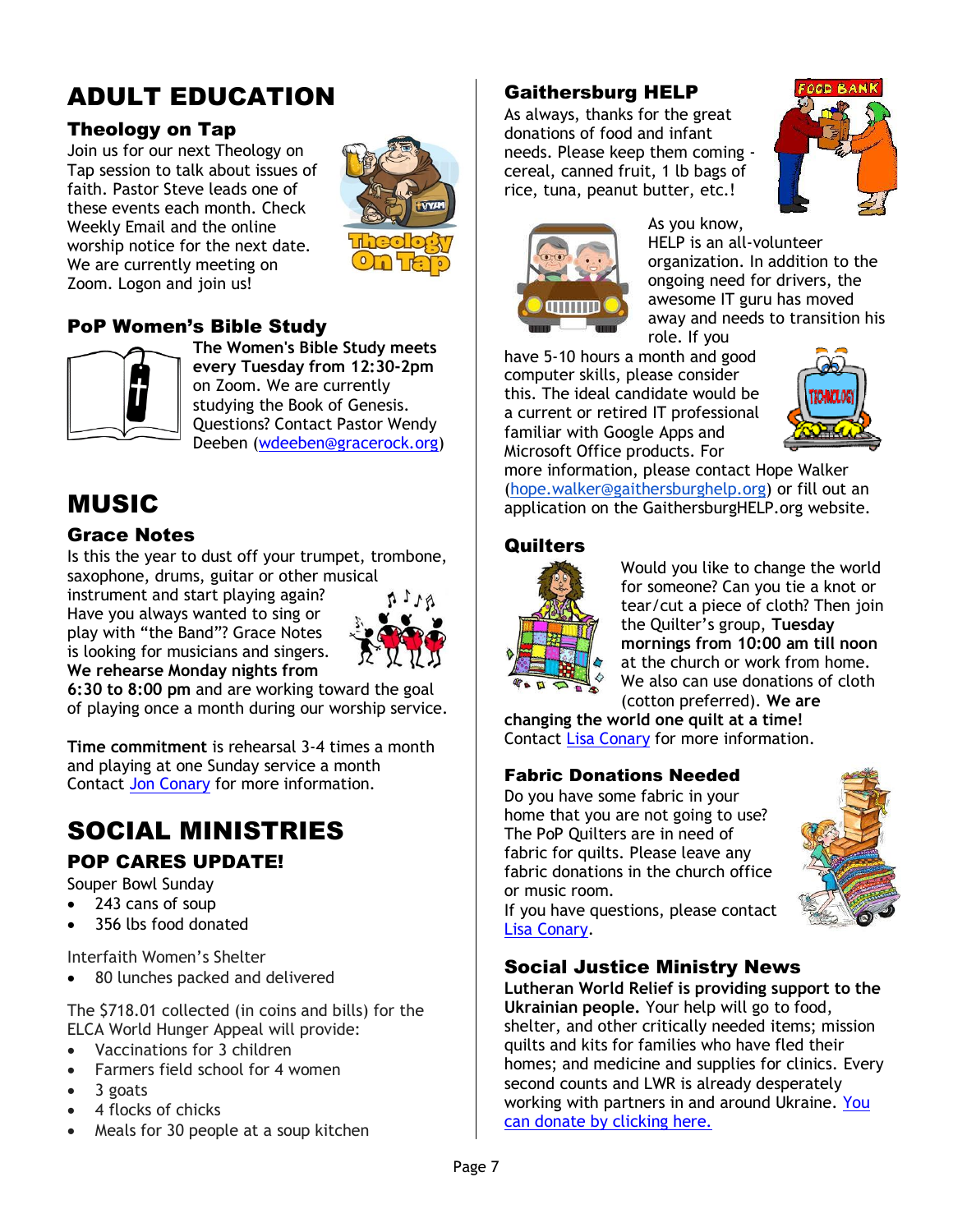#### **[Lutheran Immigration and Refugee Service](https://r20.rs6.net/tn.jsp?f=0018j-MR823wIpPeyab7Bpi38Gm1wJ1X6Ni70vJ9qv8X4qnXGpv-D7GkBaklV3YnHuYP8Qx-S8VAaoW9yUhXS7yUk0cSn7wZLgiGP_jXsNXwTQsrdN4fdAODLcZdxce6tSDn9ENy9GRxO4=&c=IrcwDMYJTpmdI2UweW34_MC4OtzR8cb9Gk3qqIZwBZwLwTbiJQ3-hg==&ch=tcJ9ApgnIKuzYb6KFJxwkd9CbdPxHNrBLAgbqn6u2ptheQ8oIVGXLQ==) is**

**helping to assist newly arrived Afghan refugees.** Currently they're in sore need of . . . well, underwear. From girl's to women's sizes, toddler to medium, and men's sizes, medium to large. If you can help, LIRS would like to collect 500 pair of underwear that may be purchased for their warehouse in Northern VA and sent directly from [Amazon.](https://r20.rs6.net/tn.jsp?f=0018j-MR823wIpPeyab7Bpi38Gm1wJ1X6Ni70vJ9qv8X4qnXGpv-D7GkBaklV3YnHuYTGP0Ago-nFTwdB7Bl237eW3bu-B1wUaFEMqX2IEkoZOTsMHNht7fcmD1dfS9goCtiMGUuYrwL7h4iTF5NNyj0ou8zmbw4_L9F6TLpg7M-aTZUIplNKE4YEP0cxbmXRb9IkJzRcKa-DVqsD50nqVlcJ1ycYsD6z6i&c=IrcwDMYJTpmdI2UweW34_MC4OtzR8cb9Gk3qqIZwBZwLwTbiJQ3-hg==&ch=tcJ9ApgnIKuzYb6KFJxwkd9CbdPxHNrBLAgbqn6u2ptheQ8oIVGXLQ==) **The deadline for help is Monday, April 11**.

**A Sacred Silence Prayer Vigil will be held on Saturday, April 23 from 5-6 pm** in the Sanctuary to aid countries and refugees affected by war, as a lead-in for our coffeehouse to benefit our Afghan neighbors and Ukrainian refugees. Light refreshments to be served. [Lutheran Immigration](https://r20.rs6.net/tn.jsp?f=0018j-MR823wIpPeyab7Bpi38Gm1wJ1X6Ni70vJ9qv8X4qnXGpv-D7GkBaklV3YnHuYP8Qx-S8VAaoW9yUhXS7yUk0cSn7wZLgiGP_jXsNXwTQsrdN4fdAODLcZdxce6tSDn9ENy9GRxO4=&c=IrcwDMYJTpmdI2UweW34_MC4OtzR8cb9Gk3qqIZwBZwLwTbiJQ3-hg==&ch=tcJ9ApgnIKuzYb6KFJxwkd9CbdPxHNrBLAgbqn6u2ptheQ8oIVGXLQ==)  [and Refugee Service](https://r20.rs6.net/tn.jsp?f=0018j-MR823wIpPeyab7Bpi38Gm1wJ1X6Ni70vJ9qv8X4qnXGpv-D7GkBaklV3YnHuYP8Qx-S8VAaoW9yUhXS7yUk0cSn7wZLgiGP_jXsNXwTQsrdN4fdAODLcZdxce6tSDn9ENy9GRxO4=&c=IrcwDMYJTpmdI2UweW34_MC4OtzR8cb9Gk3qqIZwBZwLwTbiJQ3-hg==&ch=tcJ9ApgnIKuzYb6KFJxwkd9CbdPxHNrBLAgbqn6u2ptheQ8oIVGXLQ==) will provide guided readings and prayers along with educational videos about their work and efforts to help our Afghan allies resettle in America. Information on families still in Afghanistan will also be presented. Sponsored by our own Social Justice Committee.

#### Lenten Sharing Bags

UNIVERSITY OF MARYLAND LUTHERAN CAMPUS MINISTRY runs an afterschool program for elementary school children of Langley Park. The children come from a multi-cultural community that unfortunately, is marked by high unemployment, language barriers, gang violence, drugs, and poverty. The program pairs each child one-on-one with a university student, who is their "buddy" for the semester. Through play and activities, CARing buddies focus on developing the children's language, reading, and math as well as their self-image and social abilities.

#### <https://www.thehumblewalk.org/caring-project>

*We will collect healthy snacks and books (new or used) for The CARing Project*

LUTHERAN WORLD RELIEF provides PERSONAL CARE KITS to people in need in the nations of Georgia, Haiti, Honduras, Iraq, Lebanon, and the Bahamas and more. LWR Kits are specifically designed to help people coping with poverty, disaster, conflict and more. Personal Care Kits help someone maintain good hygiene and provide dignity and hope in the direst situations.

#### [https://lwr.org/kits/personal-care](https://lwr.org/kits/personal-care-kits/instructions)[kits/instructions](https://lwr.org/kits/personal-care-kits/instructions)

*We will collect soap, toothbrushes, combs, towels, and nail clippers for LWR Personal Care Kits.*

INTERFAITH WORKS - Interfaith provides direct social services to 35,000 neighbors with the help of 7,000 volunteers. Last year, the organization distributed \$2.5 million worth of clothing and household goods. POP supports the ministry through donations in kind, financial support, and projects such as making sandwiches for the women in the Interfaith shelter.

#### [www.iworksmc.org](http://www.iworksmc.org/)

*We will collect paper towels, toilet paper, napkins, dish soap and laundry soap for Interfaith Works.*

### FELLOWSHIP

#### Women's Book Group

**On Thursday, April 7 at 7:30 pm**, the Women's Book Group will be discussing *Apples Never Fall by* Liane Moriarty. Nancy Morton will be hosting the group at her home but for those who prefer a Zoom option, Kathy Mellott [\(ufda\\_gal@yahoo.com\)](mailto:ufda_gal@yahoo.com) will be sending out a Zoom link just prior to April 7.

#### **Future Book Selections and Hosts**

- May 12 *The Nature of Fragile Things* by Susan Meissner hosted by Hope Walker June 9 *Hamnet*  by Maggie O'Farrell hosted by Becky Carr July 8 *The Arctic Fury* by Greer Macallister
	- hosted by Nancy Wolejsza



## POP OFFICE

#### Office Hours

Our office is now being staffed by Martha Rogers on **Tuesdays, Wednesdays, and Thursdays, from 9:30 am – 1:30 pm**. However, it is always possible to:

- Call or email the office (or the Pastor directly) – we will be monitoring email and voicemail daily, so it's always possible to contact us;
- Drop off food for Gaithersburg HELP at the church – the bins continue to be located outside each door under the covered walkways.
- Send offering checks to the church (although we're [encouraging online donations](https://r20.rs6.net/tn.jsp?f=001PVGq85x02Vx_WUSguTDU41UEOpvYkkalzBOKANLuQRKjsgbdVP-KFx1r_75evTxKyGgNIpLRlVi2L1jTfy95u7Q1BfwijCtBt6EHe3VlHAiv7tCnbhMNiODNBA4o97pzuxpZBAtMywKP8ICc55PRfK5TthqWqwp2TzK6sIKLakr3j3FMcwg6hYBMapv8tEg3lkJ-SwWRIKIxb-uYmiGy0Wyn3mI0bDKbM8QykW7kmAGX8GFW9PWj2suBiZVUmpoTRHMmw8gb_vN-GDUynzXrA6iVWJA4jnlqVA5HnHM4AH0qJnQsOzuw0bULnbVFOBBARhFUvxgE-3u2XX7ny2wEMl9dlSL0KhqYWx6YQyEp2uw=&c=jLVHfl8dRYpgEI1A3-OZ5N8zGDkbIxETT2xP9zbAMZ-mNNZYZhDXdA==&ch=MQTiX-FGNsuDZaT9GkOjN9RgUaapCAbwvvdc_UPehwszuanbSs2g4w==) if you can do that.)